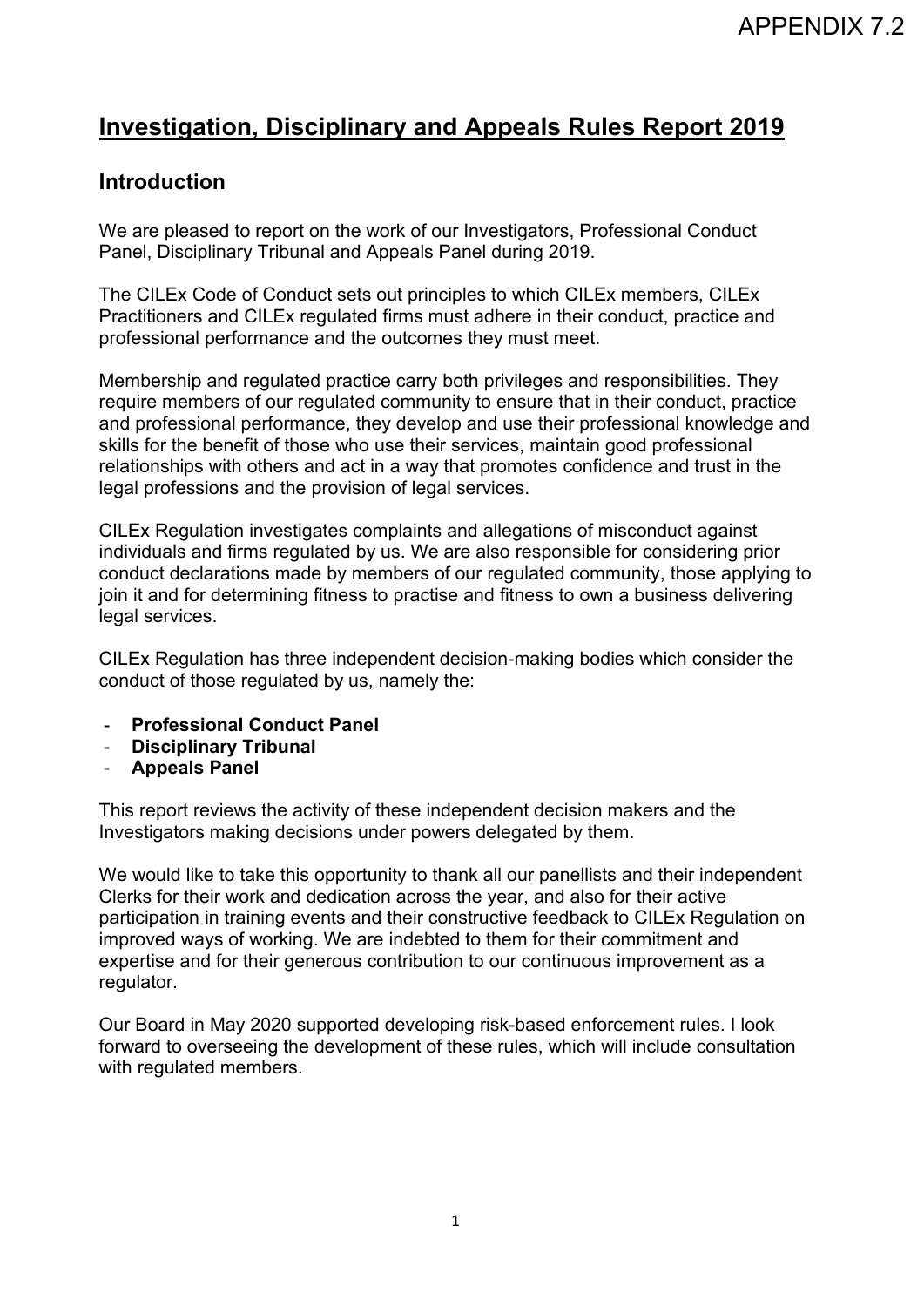Andrew Donovan Enforcement Lead CILEx Regulation Board

# **Overall developments and updates**

We extended the scope of the Enforcement Rules and the Code of Conduct to cover Alternative Business Structures following CILEx's designation as a Licensing Authority, which was received on 1 April 2019.

We successfully ran two panel member training sessions to ensure that our panellists are confident in carrying out their roles and understand the relevant rules and caselaw. All panellists and Clerks were offered the opportunity to attend two training events during the year which focussed on building working relationships, identifying improvements to the delivery of the enforcement function, key case law updates relating to disciplinary procedure and best practice and key principles for good decision making.

We continue to report learning points arising from adverse findings in the CILEx Journal. We continue to promote the understanding of the Code of Conduct and the role of the enforcement function in features in the CILEx Journal and on our website aimed both at the regulated community and a consumer audience.

# **Equality and diversity**

CILEx Regulation is committed to treating everyone fairly and equally regardless of their background, and to examining its processes to ensure that they reflect best practice in this respect. We recognise that to be effective and serve the public interest we need to ensure the practices, procedures and composition reflect and are relevant to the population we serve.

This is the first time that equality and diversity is being reported in the enforcement annual report. CRM will help improve the level of diversity data capture.

### **Relevant Person profile**

### **Prior conduct**

Matters heard by the Professional Conduct Panel (PCP) = 29

| Female            | 11 | 37.9% | 16-25        | 1              |
|-------------------|----|-------|--------------|----------------|
| Male              | 18 | 62.1% | 26-35        | 11             |
|                   |    |       | 36-45        | 5              |
| White             | 13 | 44.8% | 46-55        | 5              |
| Asian             | 4  | 13.8% | 56-65        | $\overline{2}$ |
| Black             | 2  | 6.9%  | $65+$        | 0              |
| Prefer not to say | 2  | 6.9%  | <b>Blank</b> | 5              |
| Blank             | 8  | 27.6% |              |                |

| 16-25 |    |
|-------|----|
| 26-35 | 11 |
| 36-45 | 5  |
| 46-55 | 5  |
| 56-65 | 2  |
| 65+   | O  |
| Blank | 5  |
|       |    |

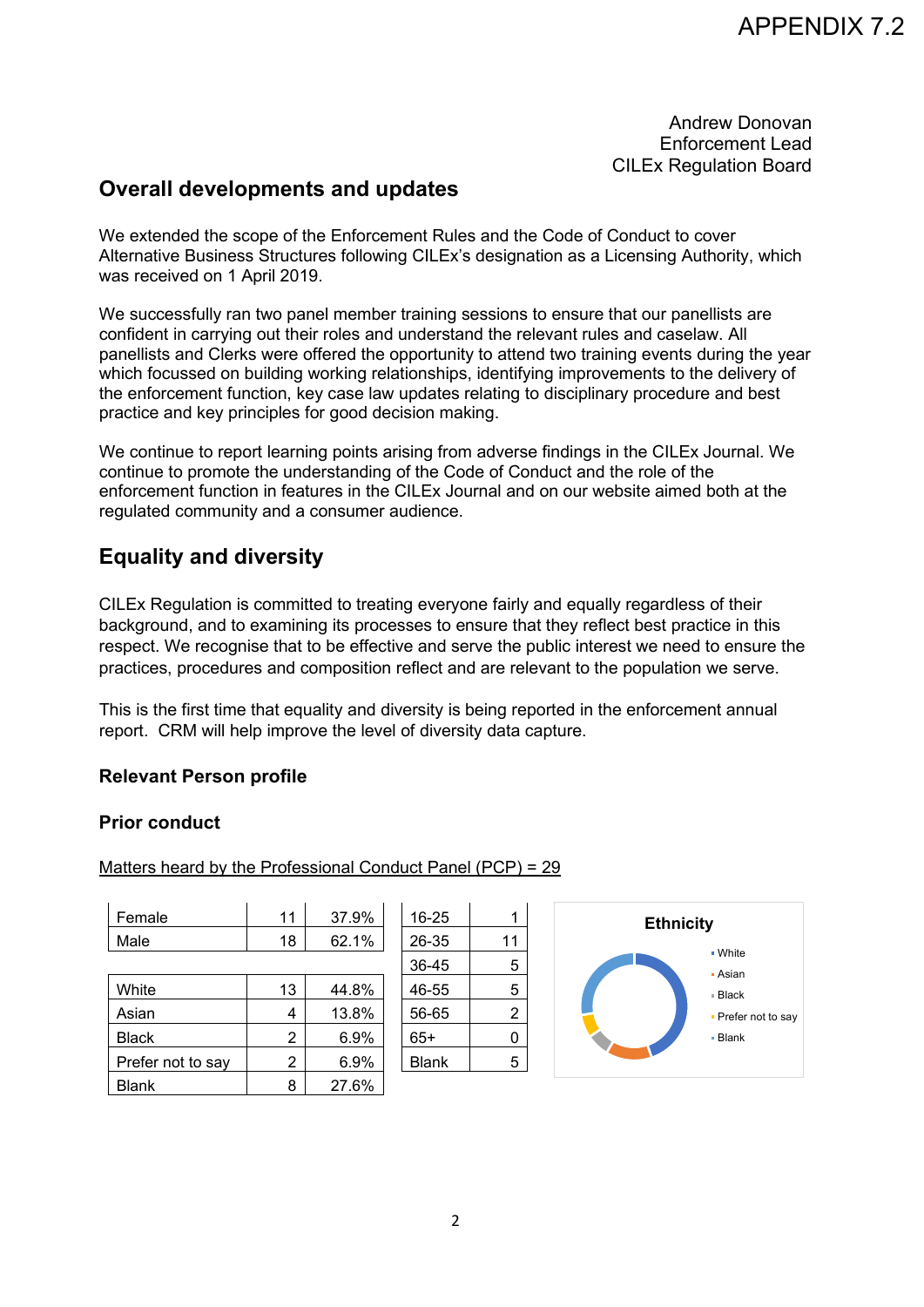| <b>Outcome by Ethnicity</b>               | White | Asian | <b>Black</b> | PNS U/K |
|-------------------------------------------|-------|-------|--------------|---------|
| Further information                       |       |       |              |         |
| No further action                         | 5     |       |              |         |
| Prior Conduct does not affect application |       |       |              |         |
| Application allowed                       | 3     |       |              |         |
| Conditions                                |       |       |              |         |
| Warning                                   |       |       |              |         |
| Application refused                       |       |       |              |         |
| Reinstatement refused                     |       |       |              |         |
| Refer to DT                               |       |       |              |         |

| <b>Outcome by Gender</b>                  | Male | Female | U/K |
|-------------------------------------------|------|--------|-----|
| Further information                       |      |        |     |
| No further action                         |      |        |     |
| Prior Conduct does not affect application |      | 2      |     |
| Application allowed                       | 4    | 2      |     |
| Conditions                                |      |        |     |
| Warning                                   |      |        |     |
| Application refused                       |      |        |     |
| Reinstatement refused                     |      |        |     |
| Refer to DT                               | 3    |        |     |

| <b>Outcome by Age</b>                     | $16 - 25$                | 26-35          | 36-45 | 46-55 | 56-65 | $65+$ | U/K |
|-------------------------------------------|--------------------------|----------------|-------|-------|-------|-------|-----|
| Further information                       |                          |                |       |       |       |       |     |
| No further action                         |                          | 2              | 2     | 3     |       |       |     |
| Prior Conduct does not affect application |                          | 2              |       |       |       |       |     |
| Application allowed                       |                          | $\overline{2}$ |       |       |       |       |     |
| Conditions                                |                          |                |       |       |       |       |     |
| Warning                                   |                          |                |       |       | -     |       |     |
| Application refused                       |                          |                |       |       |       |       |     |
| Reinstatement refused                     | $\overline{\phantom{0}}$ |                |       |       |       |       |     |
| Refer to DT                               |                          |                |       |       |       |       |     |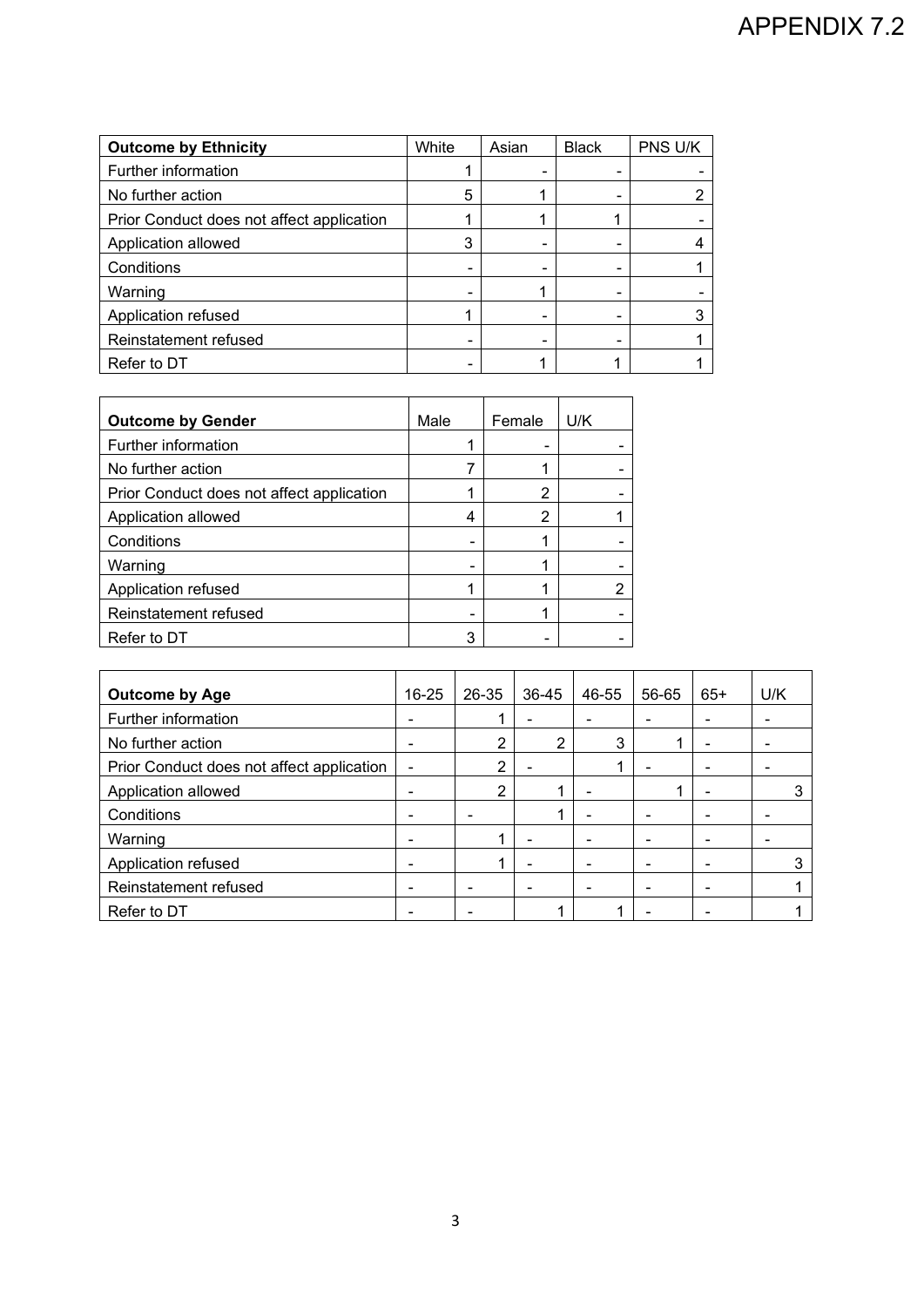## **Misconduct**

## Matters dealt with by Delegated Decision = 24

| Female | 15 | 62.5% | 16-25   |  |
|--------|----|-------|---------|--|
| Male   | 9  | 37.5% | 26-35   |  |
|        |    |       | $36-45$ |  |

| White        | 17 | 70.8% | 46-55 |   |
|--------------|----|-------|-------|---|
| <b>Black</b> |    | 4.2%  | 56-65 | 3 |
| <b>Blank</b> | 6  | 25.0% | $65+$ | ⌒ |

| 16-25 | 2              |
|-------|----------------|
| 26-35 | 3              |
| 36-45 | 5              |
| 46-55 | 4              |
| 56-65 | 3              |
| $65+$ | $\overline{2}$ |
| Blank | 5              |



| <b>Outcome by Ethnicity</b> | White                    | <b>Black</b> | l I/K |
|-----------------------------|--------------------------|--------------|-------|
| Complaint rejected          | 14                       |              |       |
| Determination by Consent    | $\overline{\phantom{0}}$ |              |       |
| Referred to DT              | -                        |              |       |

| <b>Outcome by Gender</b> | Male | Female | 1/K |
|--------------------------|------|--------|-----|
| Complaint rejected       |      | 16     |     |
| Determination by Consent |      |        |     |
| Referred to DT           |      |        |     |

| <b>Outcome by Age</b>    | $16 - 25$ | 26-35                    | 36-45 | 46-55 | 56-65 | $65+$ | U/K |
|--------------------------|-----------|--------------------------|-------|-------|-------|-------|-----|
| Complaint rejected       |           |                          |       |       |       |       |     |
| Determination by Consent |           | $\overline{\phantom{0}}$ | -     |       |       | -     |     |
| Referred to DT           | -         | -                        | -     | -     |       | -     |     |

## Matters dealt with by the Professional Conduct Panel (PCP) = 18

| Female       | 9 | 50.0% | $16 - 25$ |  |
|--------------|---|-------|-----------|--|
| Male         |   | 44.4% | 26-35     |  |
| <b>Blank</b> |   | 5.6%  | 36-45     |  |

|              |   |       | .            |   |
|--------------|---|-------|--------------|---|
| White        | 9 | 50.0% | 56-65        |   |
| <b>Black</b> | ⌒ | 11.1% | 65+          |   |
| <b>Blank</b> |   | 38.9% | <b>Blank</b> | 5 |
|              |   |       |              |   |

| 16-25 |   |
|-------|---|
| 26-35 | 3 |
| 36-45 | 2 |
| 46-55 | 4 |
| 56-65 | 2 |
| $65+$ |   |
| Blank | 5 |

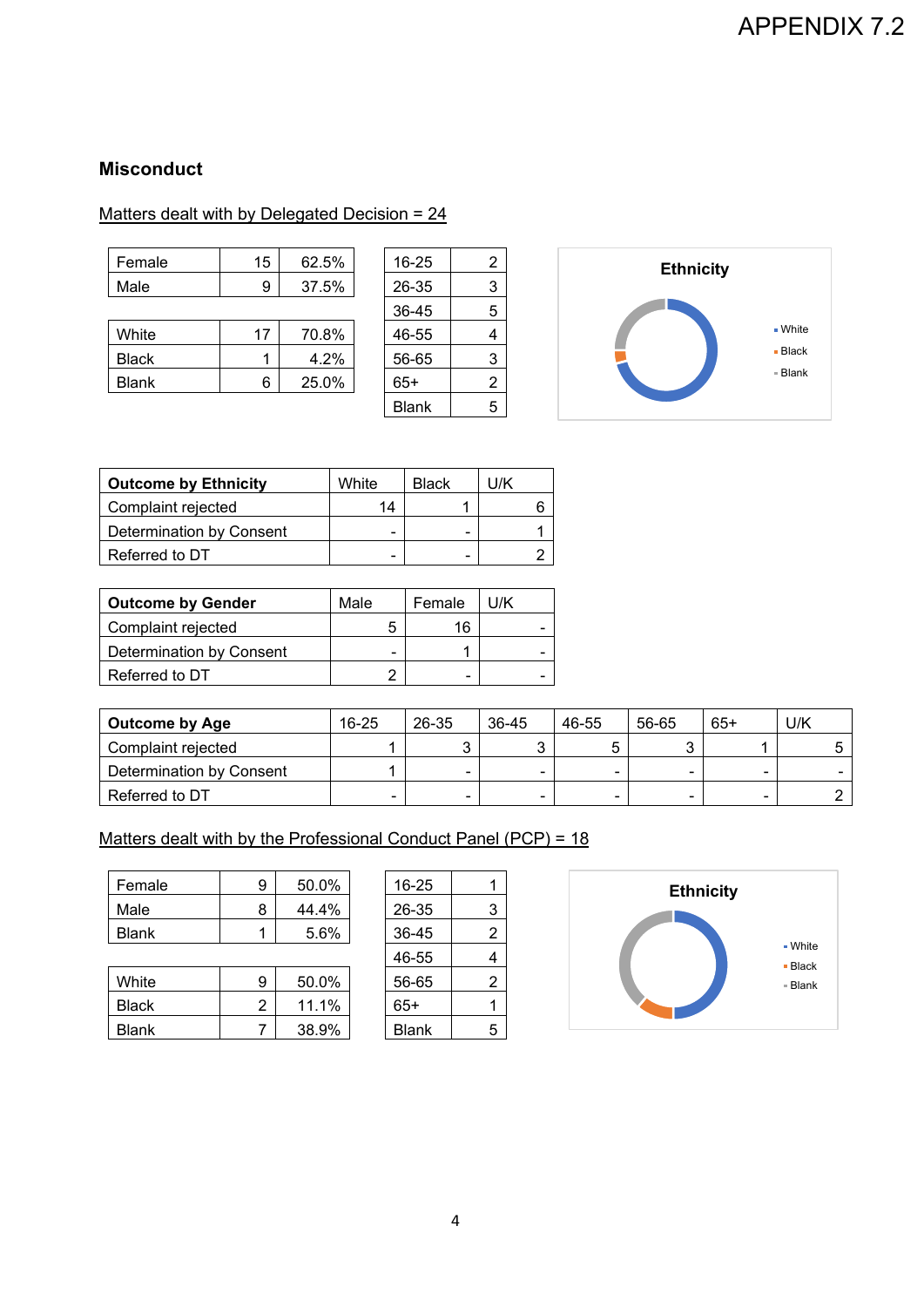| <b>Outcome by Ethnicity</b> | White | <b>Black</b> | U/K |  |
|-----------------------------|-------|--------------|-----|--|
| No further action           |       |              |     |  |
| No case to answer           |       |              |     |  |
| Approval of DBC             |       |              |     |  |
| Undertaking                 | -     |              |     |  |
| Referred to DT              | 2     |              |     |  |
| Referred to Investigator    |       |              |     |  |

| <b>Outcome by Gender</b> | Male | Female | U/K |
|--------------------------|------|--------|-----|
| No further action        | 3    | 5      |     |
| No case to answer        |      |        |     |
| Approval of DBC          |      |        |     |
| Undertaking              |      |        |     |
| Referred to DT           | 2    |        |     |
| Referred to Investigator |      |        |     |

| <b>Outcome by Age</b>    | $16 - 25$ | 26-35 | 36-45 | 46-55 | 56-65 | $65+$          | U/K |
|--------------------------|-----------|-------|-------|-------|-------|----------------|-----|
| No further action        |           | റ     |       |       |       |                |     |
| No case to answer        |           | -     |       |       |       | $\blacksquare$ |     |
| Approval of DBC          |           | -     |       | -     |       |                |     |
| Undertaking              |           |       |       |       |       |                |     |
| Referred to DT           |           |       |       |       |       | $\blacksquare$ |     |
| Referred to Investigator |           | -     |       |       |       |                |     |

## Matters dealt with by the Disciplinary Tribunal ( $DT$ ) = 7

| Female |   | 14.3% | 16-25 |  |
|--------|---|-------|-------|--|
| Male   | 6 | 85.7% | 26-35 |  |

| White        |   | 14.3% | 46-55 |  |
|--------------|---|-------|-------|--|
| <b>Black</b> |   | 14.3% | 56-65 |  |
| <b>Blank</b> | 5 | 71.4% | 65+   |  |
|              |   |       |       |  |

| 16-25 |   |
|-------|---|
| 26-35 |   |
| 36-45 |   |
| 46-55 |   |
| 56-65 | 2 |
| $65+$ |   |
| Blank | 5 |



| <b>Outcome by Ethnicity</b> | White                    | <b>Black</b> | l I/K |
|-----------------------------|--------------------------|--------------|-------|
| Withdrawn                   |                          |              |       |
| Reprimand                   | $\overline{\phantom{0}}$ | -            |       |
| Exclusion                   | $\overline{\phantom{0}}$ |              |       |

| <b>Outcome by Gender</b> | Male | Female |  |
|--------------------------|------|--------|--|
|--------------------------|------|--------|--|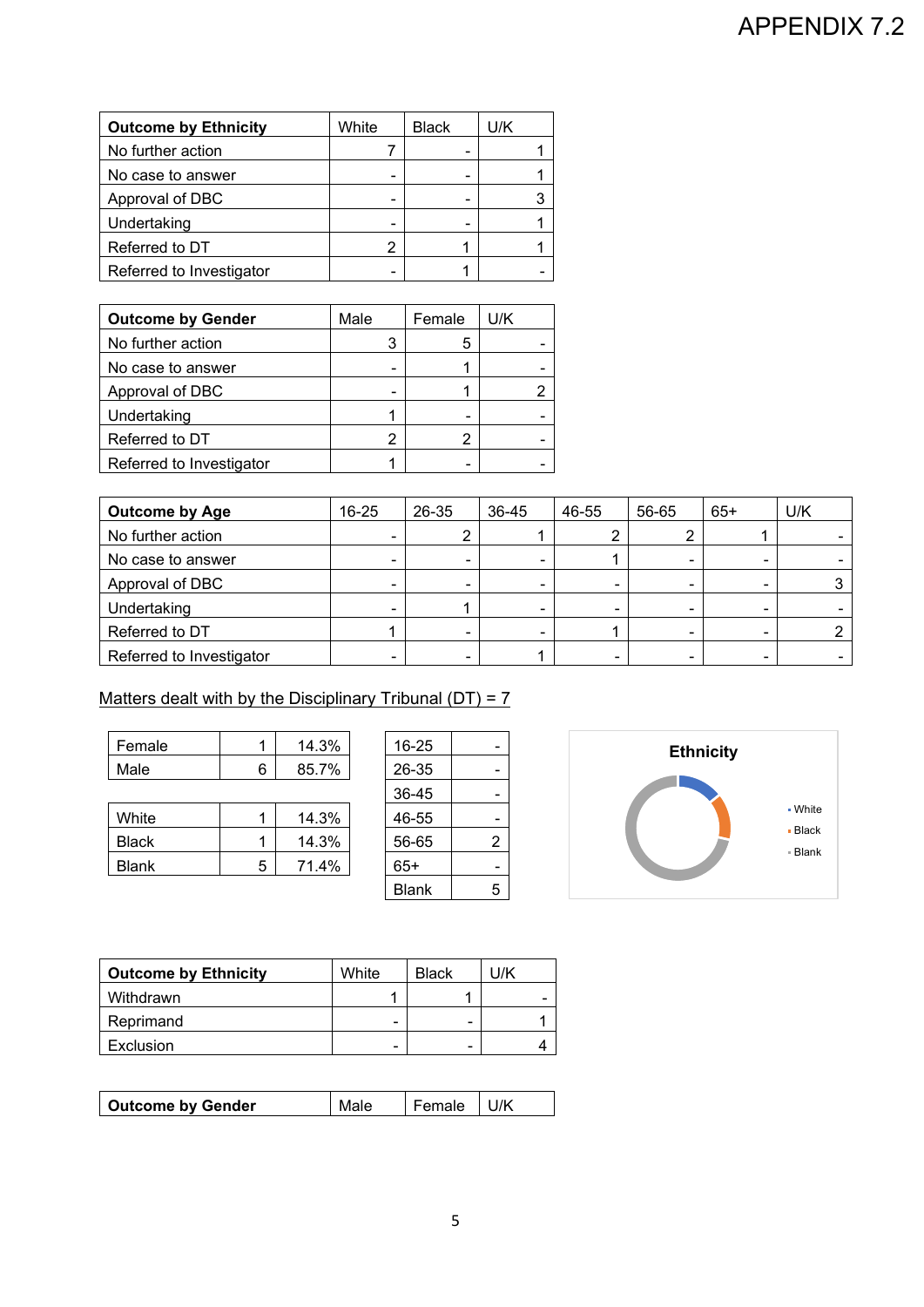| Withdrawn |                          | $\overline{\phantom{0}}$ |   |
|-----------|--------------------------|--------------------------|---|
| Reprimand | $\overline{\phantom{0}}$ |                          | - |
| Exclusion |                          | $\overline{\phantom{0}}$ | - |

| <b>Outcome by Age</b> | 16-25 | 26-35                    | 36-45                    | 46-55                    | 56-65 | $65+$                    | U/K                      |
|-----------------------|-------|--------------------------|--------------------------|--------------------------|-------|--------------------------|--------------------------|
| Withdrawn             | -     | -                        | -                        | -                        |       | $\overline{\phantom{a}}$ | $\overline{\phantom{0}}$ |
| Reprimand             | -     | $\overline{\phantom{0}}$ | $\overline{\phantom{0}}$ | $\overline{\phantom{0}}$ | -     | $\overline{\phantom{a}}$ |                          |
| Exclusion             | -     | $\sim$                   | $\overline{\phantom{0}}$ | -                        | -     | -                        |                          |

## **CILEx Regulation workforce profile**

## **Headcount by Gender**

| Female |  |
|--------|--|
| Male   |  |

### **Headcount by Ethnicity**

| <b>White British</b> |  |
|----------------------|--|
| White Irish          |  |
| Asian                |  |
| Africa               |  |
| Prefer not to say    |  |

### **Headcount by Age**

| $20 - 25$ |   |
|-----------|---|
| 25-30     | 2 |
| 30-35     | 3 |
| 35-40     | 2 |
| 40-45     |   |
| 45-50     | 2 |
| 50-55     | 5 |
| 55-60     | 5 |



# **Panellist profile**

We do not currently hold the diversity data for all of our panellists. Therefore, our intention for the 2021 report is to ask all our panellists to complete a questionnaire that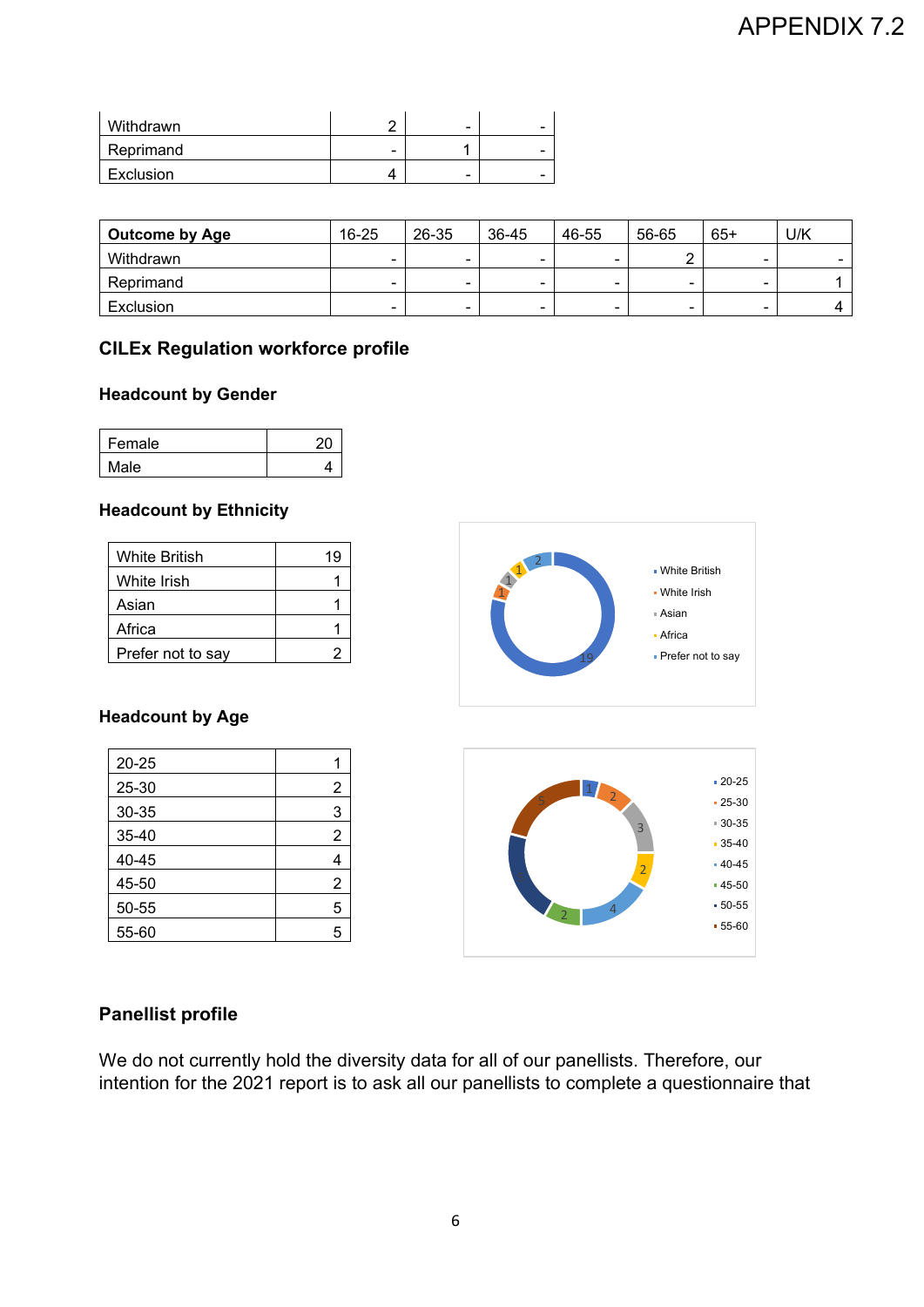will enable us to provide a comprehensive breakdown of the diversity make-up for the three enforcement panels in the 2020 enforcement annual report.

We are exploring ways to increase our understanding in this area, including targeted training and induction for members and staff, and ways of tracking information about the diversity of respondents in relation to the outcome of cases.

We intend, in 2020, to launch a user experience survey, to help us understand how we can improve respondents' and witnesses' experience of appearing at the Tribunal – especially vulnerable and disadvantaged groups.

### **Professional Conduct Panel (PCP) = 7 members**

| White        | ⌒<br>J | 42.9% |
|--------------|--------|-------|
| <b>Blank</b> |        | 57 1% |

| Female | 28.6% |
|--------|-------|
| Male   | 71.4% |

| <30          |   |
|--------------|---|
| 31-40        |   |
| 41-50        |   |
| 51-60        | 2 |
| 61-64        |   |
| $65+$        | 1 |
| <b>Blank</b> |   |

### **Disciplinary Tribunal (DT) = 8 members**

| Female | 50.0% |
|--------|-------|
| Male   | 50.0% |

| White        | 87.5% |
|--------------|-------|
| <b>Blank</b> | 12.5% |

| <30          |   |
|--------------|---|
| 31-40        |   |
| 41-50        | 2 |
| 51-60        | 5 |
| 61-64        |   |
| $65+$        |   |
| <b>Blank</b> |   |

## **Appeals Panel (AP) = 6 members**

| Female | 50.0% |
|--------|-------|
| Male   | 50.0% |

| White        | 50.0% |
|--------------|-------|
| <b>Black</b> | 16.7% |
| <b>Blank</b> | 33.3% |

| $30$         |   |
|--------------|---|
| 31-40        |   |
| 41-50        | 2 |
| 51-60        | 5 |
| 61-64        |   |
| $65+$        |   |
| <b>Blank</b> |   |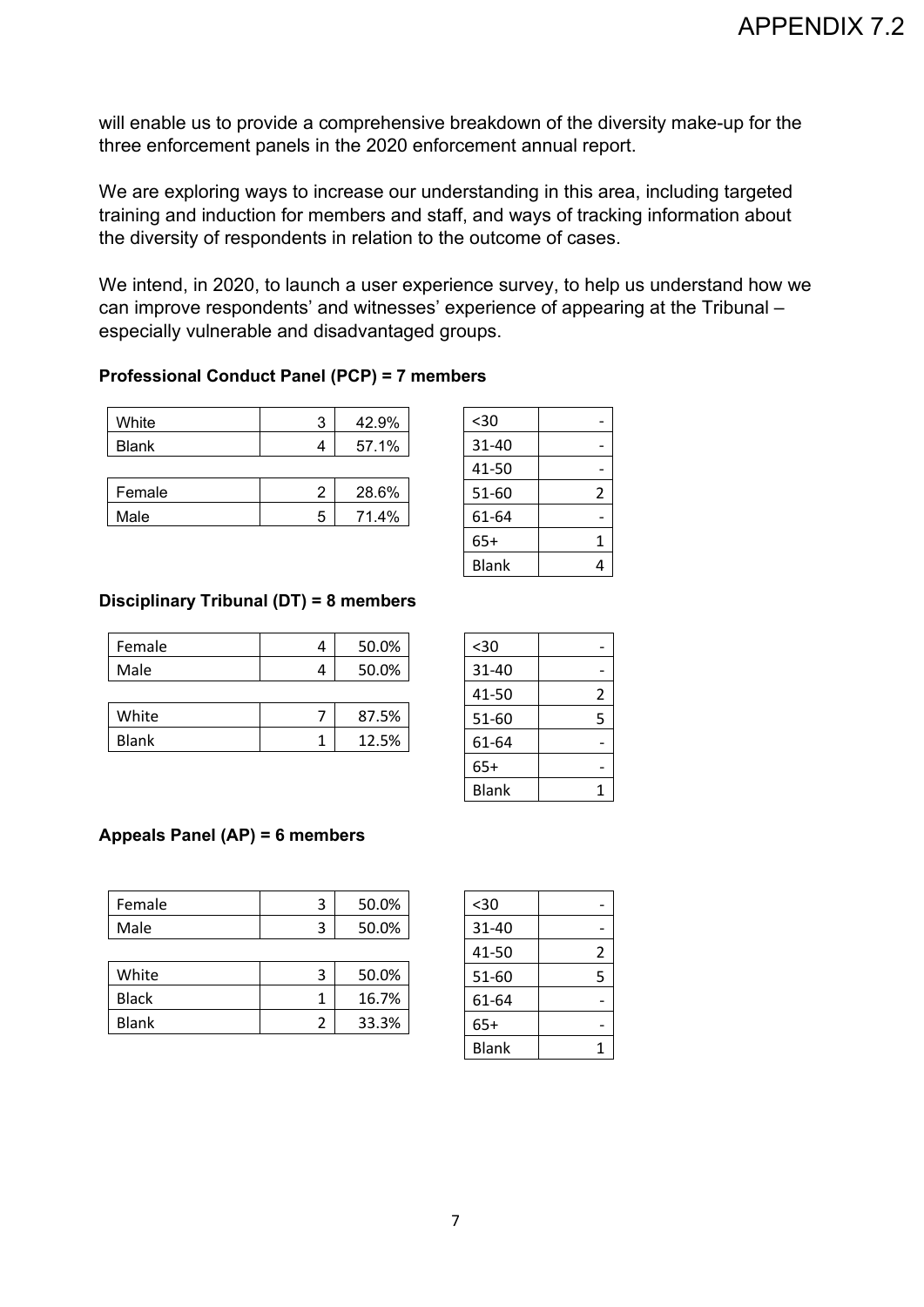# Prior Conduct Declarations

### **Number of Declarations**

In 2019 531 declarations were received during the year. This compares with 696 declarations received in 2018 and 595 received in 2017.

### **Declarations dealt with by Delegated Decision**

Of the declarations processed during 2019, 96.4% were dealt with by officers as delegated decisions which compares with 85.6% in 2018. We believe that officers dealing with delegated decisions have developed more confidence in using available delegated powers thereby ensuring a more streamlined and effective process.

Of those dealt with by delegated decision in 2019, 126 had been received in Q4 2018 (104 in December 2018) at the start of the new membership cycle.

|                        | 2019  | 2018  | 2017  | 2016  | 2015  | 2014  | 2013  |
|------------------------|-------|-------|-------|-------|-------|-------|-------|
| Declarations received  | 531   | 696   | 595   | 164   | 215   | 180   | 187   |
| Declarations Delegated | 512   | 596   | 442   | 143   | 184   | 145   | 135   |
| % Delegated            | 96.4% | 85.6% | 74.3% | 87.2% | 85.6% | 80.6% | 72.2% |

Table 1: Prior Conduct Declarations received and delegated

#### **Types of Declarations dealt with by Delegated Decision**

Bankruptcy orders/creditor arrangements (26.8%) and convictions/cautions (27.6%) (spent cautions/convictions which should not have been declared or motoring offences where the conditions for delegated decisions are met) were the most common type of declaration that resulted in a delegated decision.

|                                                              | 2019  | 2018  | 2017    | 2016  | 2015  | 2014    | 2013  |
|--------------------------------------------------------------|-------|-------|---------|-------|-------|---------|-------|
| <b>County Court Judgments</b><br>Bankruptcy order / creditor | 21.7% | 17.1% | 17.8%   | 20.3% | 25.0% | 15.2%   | 2.9%  |
| arrangement                                                  | 26.8% | 38.1% | 40.5%   | 32.9% | 26.6% | 35.2%   | 63.2% |
| Convictions or cautions                                      | 27.6% | 27.9% | 30.8%   | 46.2% | 46.7% | 42.8%   | 33.8% |
| Other professional body orders                               | 20.9% | 11.2% | 10.9%   | 0.0%  | 0.0%  | $0.0\%$ | 0.0%  |
| Other                                                        | 3.0%  | 5.7%  | $0.0\%$ | 0.7%  | 1.6%  | 6.9%    | 0.0%  |
|                                                              | 100%  | 100%  | 100%    | 100%  | 100%  | 100%    | 100%  |

Table 2: Percentage of delegated decisions for Prior Conduct by type of declaration 2013-2019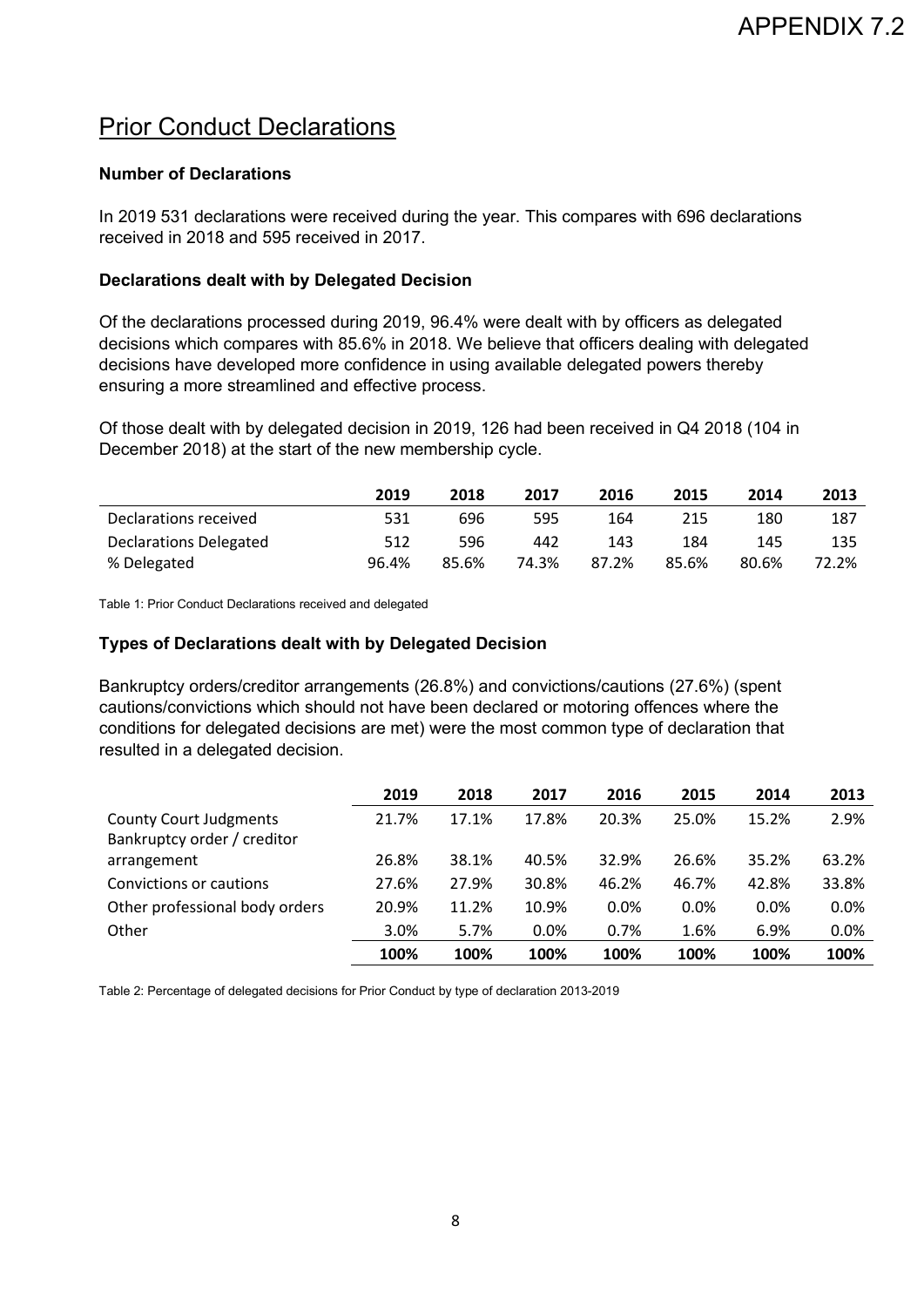

Graph 1: Percentage of delegated decisions for Prior Conduct by type of declaration 2013-2019

#### **Declarations dealt with by the Professional Conduct Panel (PCP)**

During 2019, the PCP considered 29 declarations or matters to consider made by CILEx applicants or members. Convictions and cautions remain the highest reason for making a declaration.

|                                      | 2019  | 2018  | 2017  | 2016    | 2015  | 2014  | 2013  |
|--------------------------------------|-------|-------|-------|---------|-------|-------|-------|
| <b>County Court Judgments</b>        | 5.6%  | 0.0%  | 6.3%  | 0.0%    | 6.5%  | 11.4% | 5.2%  |
| Bankruptcy order / creditor          |       |       |       |         |       |       |       |
| arrangement                          | 2.8%  | 5.9%  | 12.5% | $0.0\%$ | 3.2%  | 2.9%  | 6.9%  |
| Convictions or cautions (dishonesty) | 0.0%  | 11.8% | 3.1%  | 28.6%   | 3.2%  | 28.6% | 34.5% |
| Convictions or cautions (other)      | 44.4% | 58.8% | 46.9% | 52.4%   | 51.6% | 40.0% | 36.2% |
| Other professional body orders       | 38.9% | 17.6% | 28.1% | 19.0%   | 32.3% | 11.4% | 13.8% |
| Other                                | 8.3%  | 5.9%  | 3.1%  | $0.0\%$ | 3.2%  | 5.7%  | 3.4%  |
| <b>TOTAL</b>                         | 100%  | 100%  | 100%  | 100%    | 100%  | 100%  | 100%  |

Table 3: Prior Conduct declarations dealt with by the PCP by type 2013 - 2019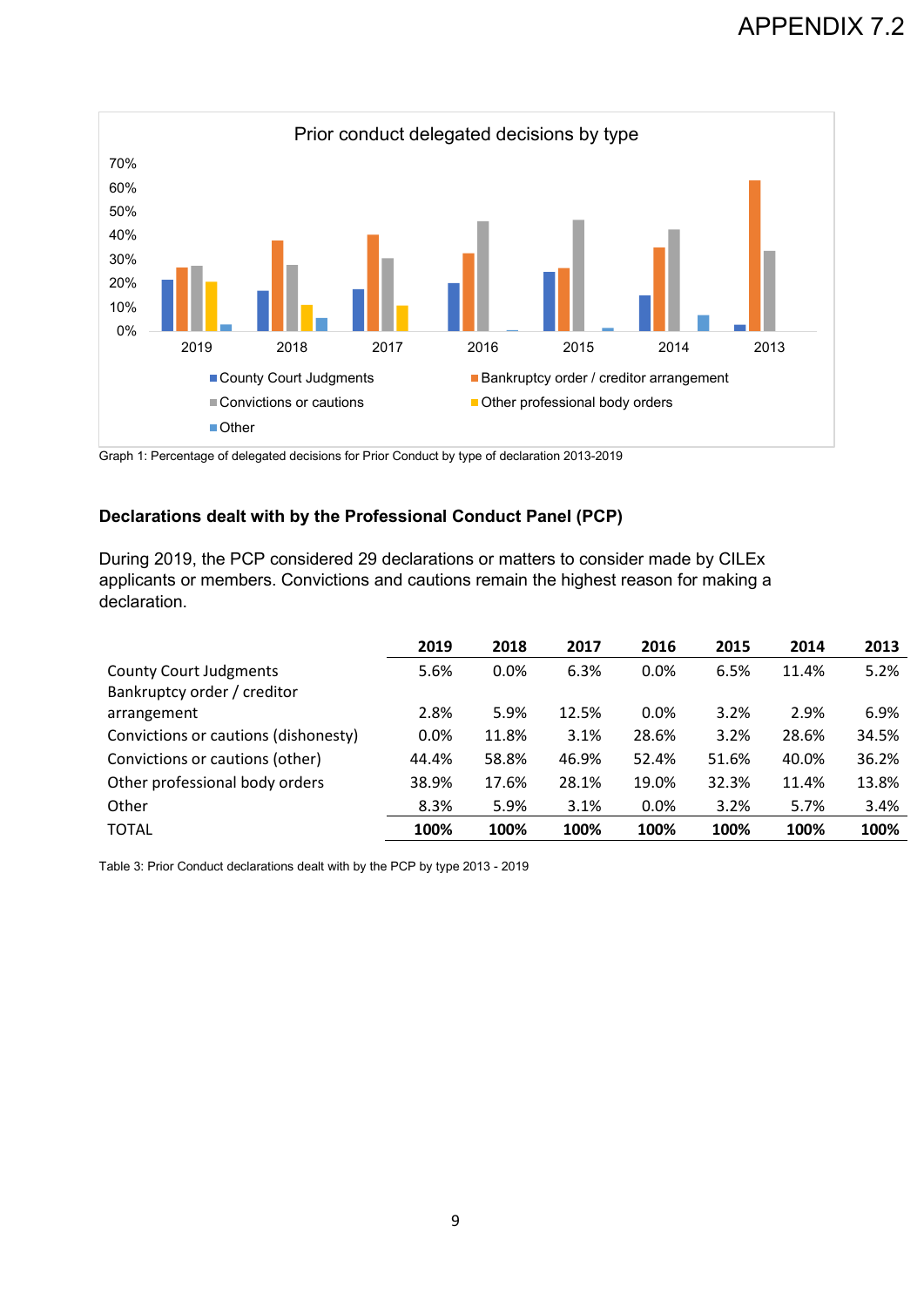

Graph 2: Percentage of PCP decisions for Prior Conduct by type of declaration 2013 - 2019

### **Professional Conduct Panel (PCP) Decisions**

The majority of matters considered relate to applications for CILEx membership or Fellowship, or to reinstatements of individuals previously in membership. In 2019, three matters were referred to the Disciplinary Tribunal (DT), all relating to an investigation by another regulator. On referral to DT, the matters are classed as potential misconduct and are dealt with through the misconduct process.

|                                           | 2019 | 2018 | 2017 |
|-------------------------------------------|------|------|------|
| <b>Further information</b>                |      | 1    |      |
| Application allowed                       |      | 6    | 12   |
| Reinstatement allowed                     |      | O    | 5    |
| Reinstatement refused                     |      |      |      |
| Conditions applied                        |      |      |      |
| <b>Conditions removed</b>                 |      |      |      |
| Resignation accepted                      |      |      |      |
| Application refused / withdrawn           | 4    |      |      |
| Reprimand / Warning                       |      |      | ੨    |
| Referred to DT                            | 3    |      |      |
| Prior Conduct does not affect application | 3    |      |      |
| <b>NFA</b>                                | 8    | 3    | 4    |
|                                           | 29   |      | 28   |

Table 4: PCP decisions for 2017 - 2019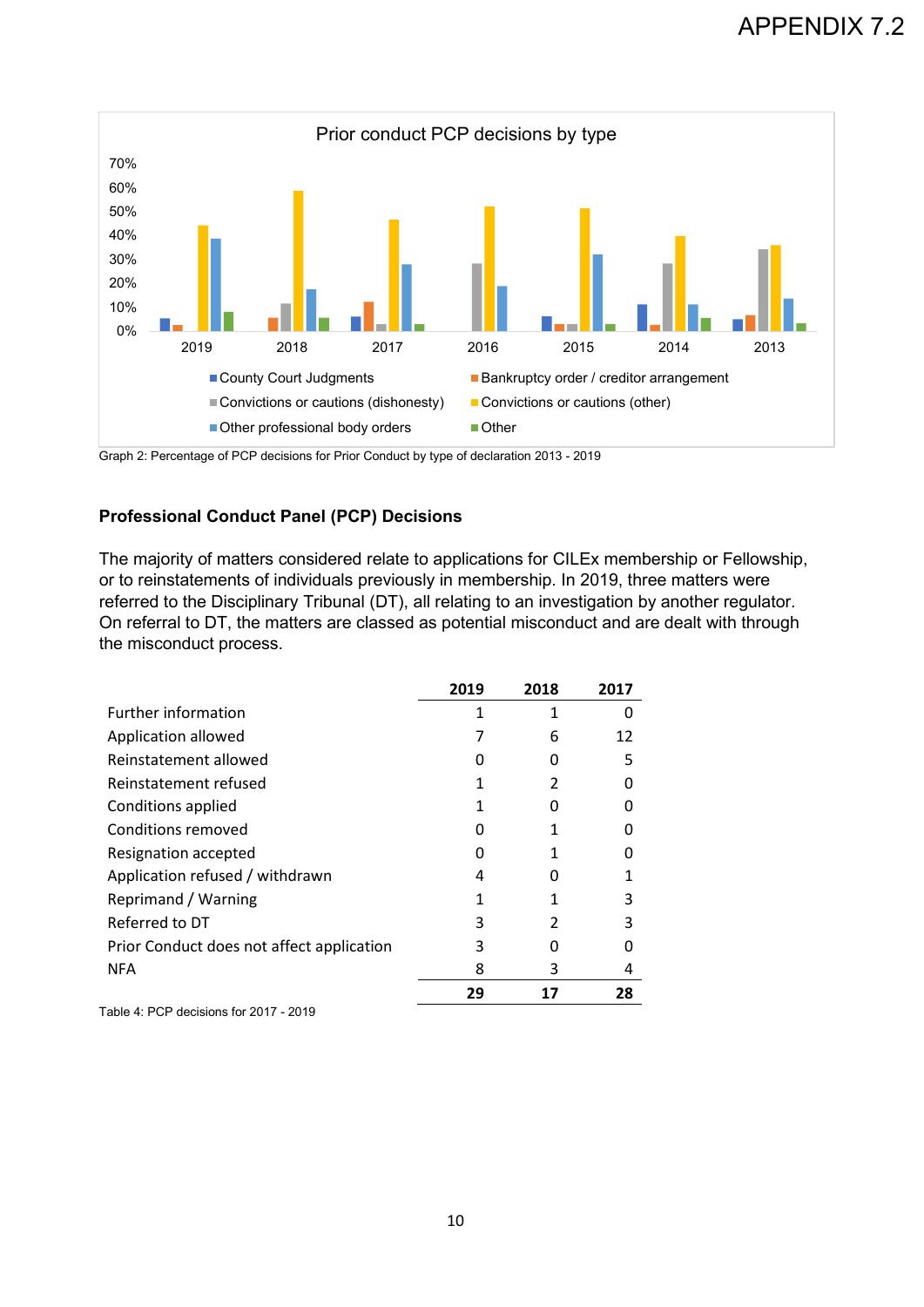### **Prior Conduct Declarations and Decisions by Grade**

The prospective grade of a new applicant to membership, ex-member applying for reinstatement and the current grade of members declaring prior conduct are recorded for declarations received and decisions made at the different stages of the process. It should be noted that new applicants cannot apply directly for membership at the Fellow grade, so Fellows declaring prior conduct are either current members or are applying for reinstatement to membership.

|                      | <b>Declarations Received</b> | <b>Delegated Decisions</b> | <b>PCP Decisions</b> |
|----------------------|------------------------------|----------------------------|----------------------|
| Fellow               | 38.3%                        | 37.7%                      | 16.1%                |
| Graduate             | 21.0%                        | 22.1%                      | 48.4%                |
| Associate            | 21.8%                        | 19.0%                      | 6.5%                 |
| Associate Prosecutor | 0.0%                         | 0.2%                       | 0.0%                 |
| Affiliate            | 10.9%                        | 14.6%                      | 6.5%                 |
| Student              | 8.1%                         | 6.5%                       | 22.6%                |

Table 5: Prior Conduct declarations and decisions by grade of membership (applicants and members) in 2019

### **Appeals Panel (AP)**

An applicant or regulated member may appeal to the Appeals Panel (AP) against a decision of the PCP in relation to a matter of prior conduct. There was one appeal during 2019 in which the panel's decision was upheld.

# Misconduct Complaints and Allegations

At the start of 2019, 52 misconduct complaints were open compared with 43 at the start of 2018. Of these, there were no cases relating to Continuing Professional Development (CPD) non-compliance (compared with 121 at the start of 2017). This is the result of a revised approach to enforcement in relation to CPD non-compliance to a more proportionate, riskbased approach.

During 2019, 66 complaints were received relating to 81 allegations. Allegations made are recorded against the nine principles of the CILEx Code of Conduct. Across the last three years, over 80% of allegations related to Principles 2 and 3. In 2019, no allegations related to Principles 6, 8 or 9.

|                                                                                                                                                                    | 2019  | 2018  | 2017  |
|--------------------------------------------------------------------------------------------------------------------------------------------------------------------|-------|-------|-------|
| Principle 1 - Uphold the rule of law and the impartial administration of justice                                                                                   | 2.5%  | 2.7%  | 1.5%  |
| Principle 2 - Maintain high standards of professional and personal conduct and<br>justify public trust in you, your profession and the provision of legal services | 56.8% | 58.7% | 55.6% |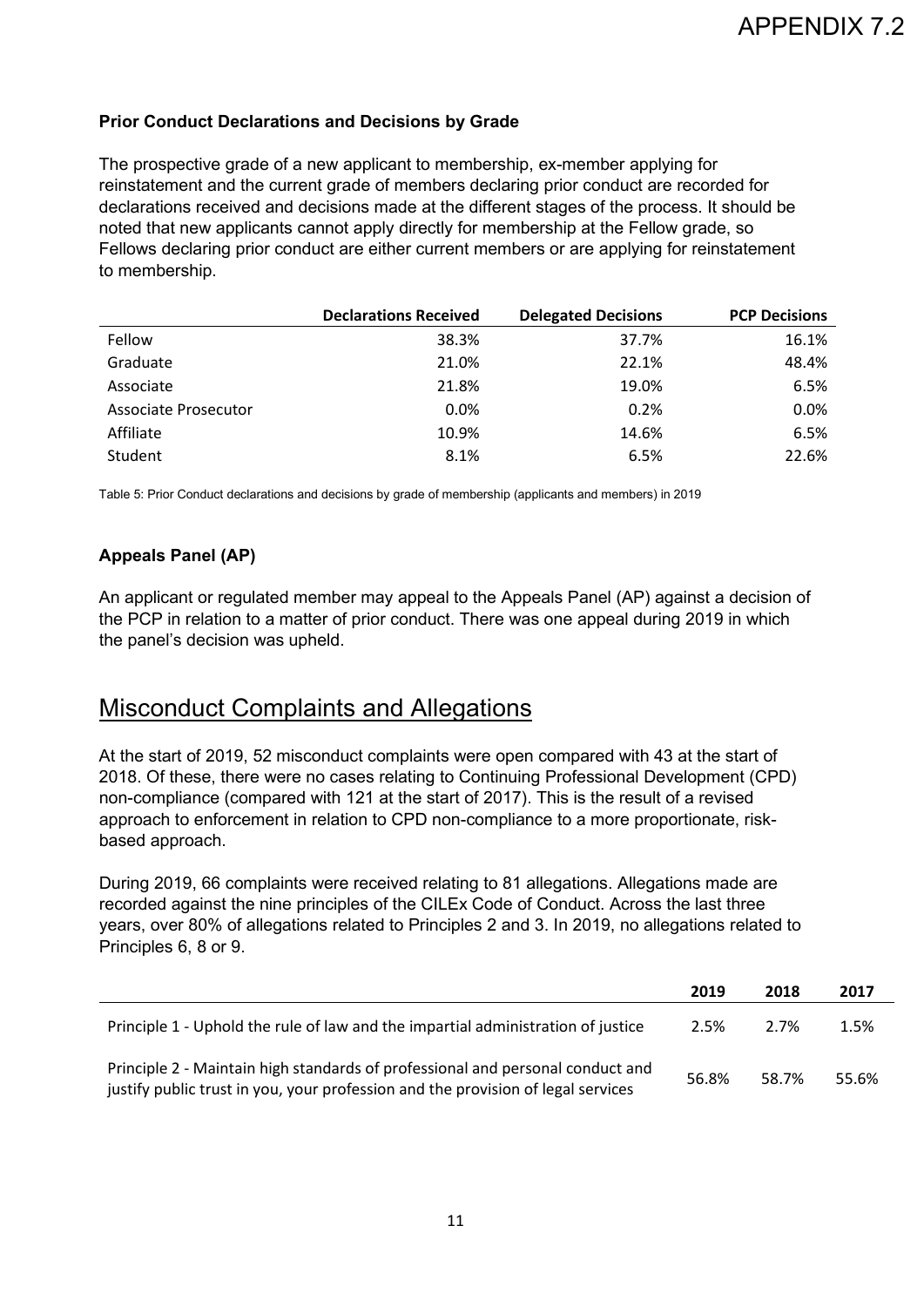# APPENDIX 7.2

| Principle 3 - Behave with honesty and integrity                                                                                               | 30.9% | 29.3% | 28.9% |
|-----------------------------------------------------------------------------------------------------------------------------------------------|-------|-------|-------|
| Principle 4 - Comply with your legal and regulatory obligations and deal with<br>regulators and ombudsmen openly, promptly and co-operatively | 4.9%  | 4.0%  | 3.2%  |
| Principle 5 - Act competently in the best interests of your client and respect<br>client confidentiality                                      | 3.7%  | 4.0%  | 3.2%  |
| Principle 6 - Treat everyone fairly and without prejudice                                                                                     | 0.0%  | 1.3%  | 1.5%  |
| Principle 7 - Ensure your independence in not compromised                                                                                     | 1.2%  | 0%    | 3.2%  |
| Principle 8 - Act effectively and in accordance with proper governance and<br>sound financial and risk management principles                  | 0.0%  | 0%    | 1.5%  |
| Principle 9 - Protect client money and assets                                                                                                 | 0.0%  | 0%    | 1.5%  |

Table 6: Percentage of misconduct allegations by Code of Conduct principles 2017 - 2019



Graph 3: Percentage of misconduct allegations by Code of Conduct Principles in 2019

#### **Delegated Decisions for misconduct cases**

A total of 24 misconduct cases were dealt with by delegated decision during 2019, of which 22 complaints were rejected following investigation, one was assessed as suitable for Determination by Consent (DBC) and one was referred directly to the Disciplinary Tribunal.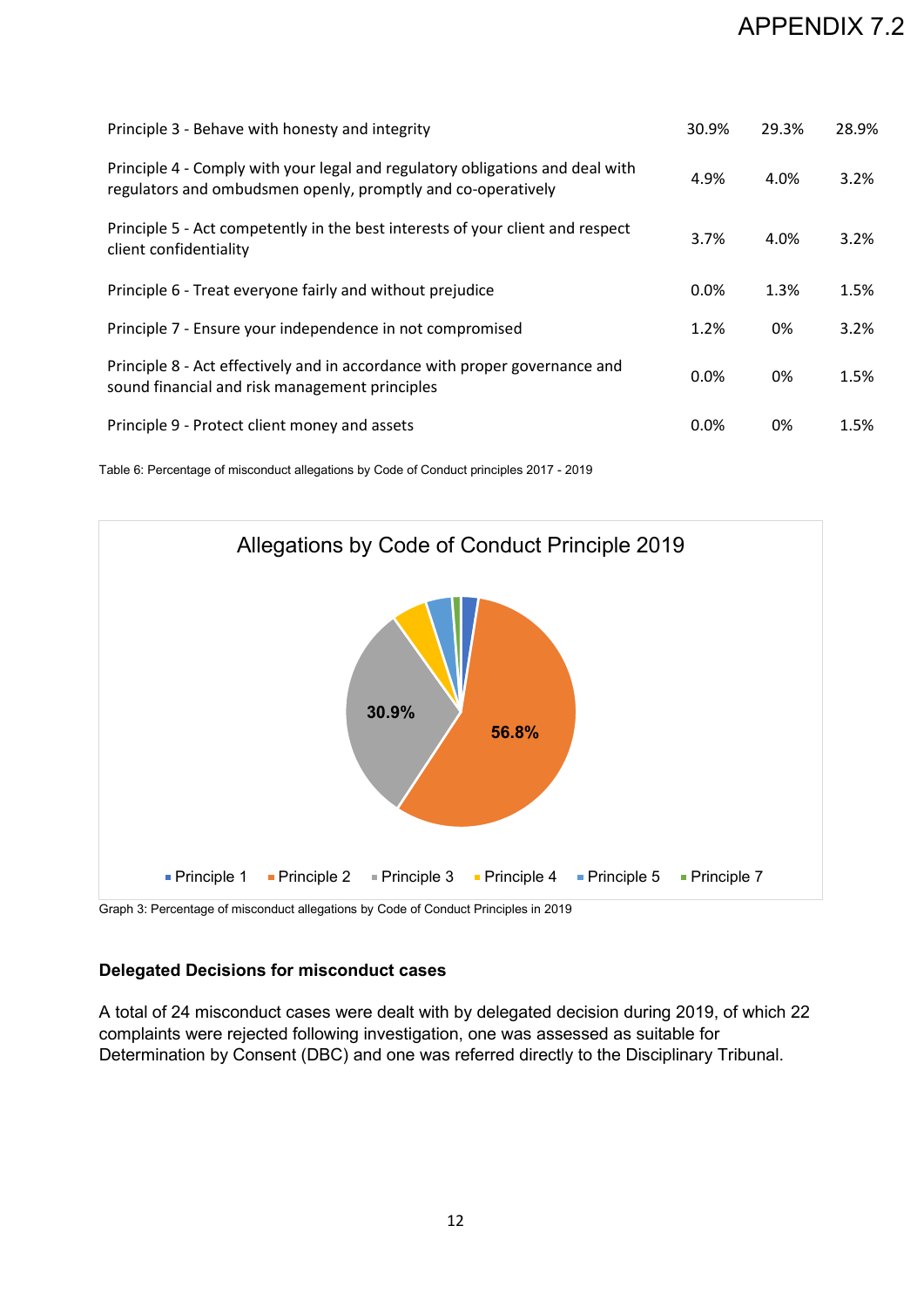| <b>Delegated Decisions</b>                          | 2019 | 2018 | 2017 |
|-----------------------------------------------------|------|------|------|
| Number of delegated decisions                       | 24   |      |      |
| - Determination by consent (DBC)                    |      |      |      |
| - Complaint rejected                                | 22   |      |      |
| - Referred directly to DT                           |      |      |      |
| Table 7: Delegated decisions for Misconduct matters |      |      |      |

### **Professional Conduct Panel (PCP)**

During 2019, 18 misconduct cases were heard by the Professional Conduct Panel of which 10 related to Fellows. Of the 18 cases, four were considered serious enough to be referred to the Disciplinary Tribunal. These related to two Fellows, one Associate and one Affiliate member and the allegations were under principles 2, 3 and 4 of the Code of Conduct.

|                                       | 2019 | 2018      | 2017 |
|---------------------------------------|------|-----------|------|
| Number of misconduct cases considered | 18   | 18        |      |
| - Number relating to Fellows          | 10   | 11        |      |
| Cases referred to DT                  | 4    | 6         |      |
| DBC upheld                            | 3    | 3         |      |
| Decision to reject a complaint upheld | 1    | $\Lambda$ |      |
| Reprimand / Warning / Undertaking     |      | 3         |      |
| NFA / No case to answer               |      |           |      |

Table 8: Professional Conduct Panel decisions for Misconduct matters 2017 - 2019

### **Disciplinary Tribunal (DT)**

During 2019, seven misconduct cases were heard by the Disciplinary Tribunal, of which one related to a Fellow. Four cases resulted in exclusion which related to three Graduate and one Associate member and the allegations were under principles 1, 2 and 3 of the Code of Conduct.

|                                 | 2019 | 2018 | 2017 |
|---------------------------------|------|------|------|
| Number of cases heard by the DT |      | 5    | 12   |
| - Number relating to Fellows    | 1    |      |      |
| Exclusion                       | 4    |      | 6    |
| Warning / Reprimand             | 1    | 3    |      |
| Withdrawn / NFA                 | 2    |      |      |
| Ordered to resign               | 0    |      |      |
| Not proven                      | Ω    |      |      |

Table 9: Disciplinary Tribunal decisions for Misconduct cases